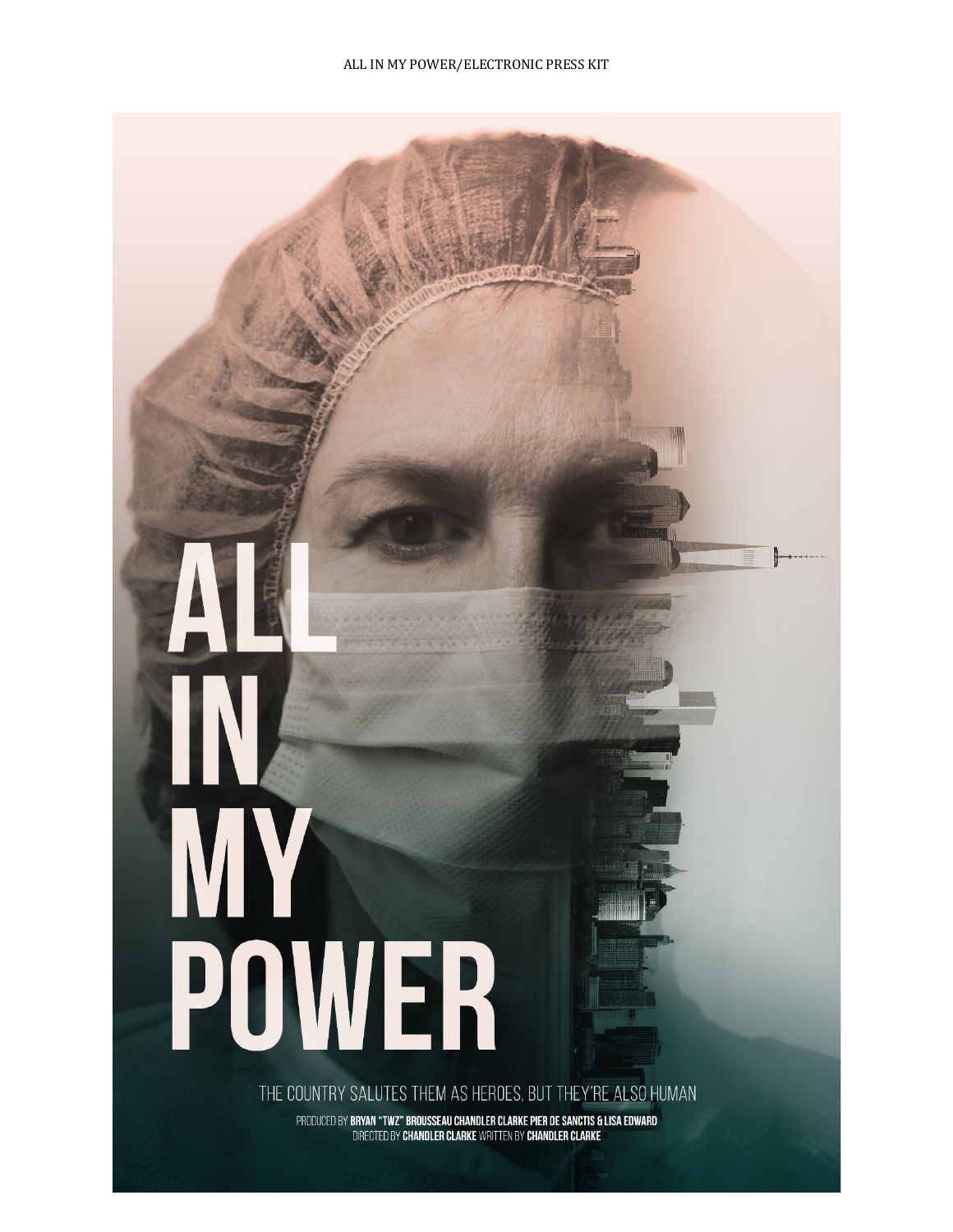**FILM TITLE**: ALL IN MY POWER **RUNTIME**: 97 minutes **FORMAT**: Digital, color, 16:9 aspect ratio **LANGUAGE**: English

**TAGLINE**: The country salutes them as heroes, but they're also human.

**LOGLINE**: During the height of the pandemic in New York City, 12 healthcare professionals were asked to share their experiences fighting a new kind of war no one could have prepared them for.

| <b>PRESS ENQUIRIES:</b>    | lisa@hsc.tv                             |
|----------------------------|-----------------------------------------|
| <b>PRESS STILLS:</b>       | https://allinmypower.com/press          |
| <b>OFFICIAL WEBSITE:</b>   | https://allinmypower.com/               |
| <b>OFFICIAL TRAILER:</b>   | https://allinmypower.com/trailer        |
| <b>OFFICIAL INSTAGRAM:</b> | https://www.instagram.com/allinmypower/ |
| <b>OFFICIAL FACEBOOK:</b>  | https://www.facebook.com/allinmypower/  |
| <b>OFFICIAL IMDB:</b>      |                                         |
|                            |                                         |

https://www.imdb.com/title/tt14265504/?ref\_=nv\_sr\_srsg\_0

---

# **SYNOPSIS**:

On March 1st, 2020, New York recorded its first COVID-19 case. Only weeks later, 12 healthcare professionals were asked to share their experiences fighting a new kind of war no one could have prepared them for. The country salutes them as heroes, but they're also human. Their personal stories remind us of what humanity is supposed to be, compassionate.

Shot during the height of the pandemic in NY, All In My Power is a time capsule that captures the emotion and raw experiences of NY's Healthcare Professionals that can never be recreated. A set of diverse HCP's articulate the toll this pandemic has taken on them, and the amazing resilience they've harnessed to get through it. The film's first-hand accounts are a testament to the lengths our healthcare community has gone through to provide care to patients and their loved ones during the COVID-19 pandemic.

# **DOWNLOAD PRESS STILLS:**

https://allinmypower.com/press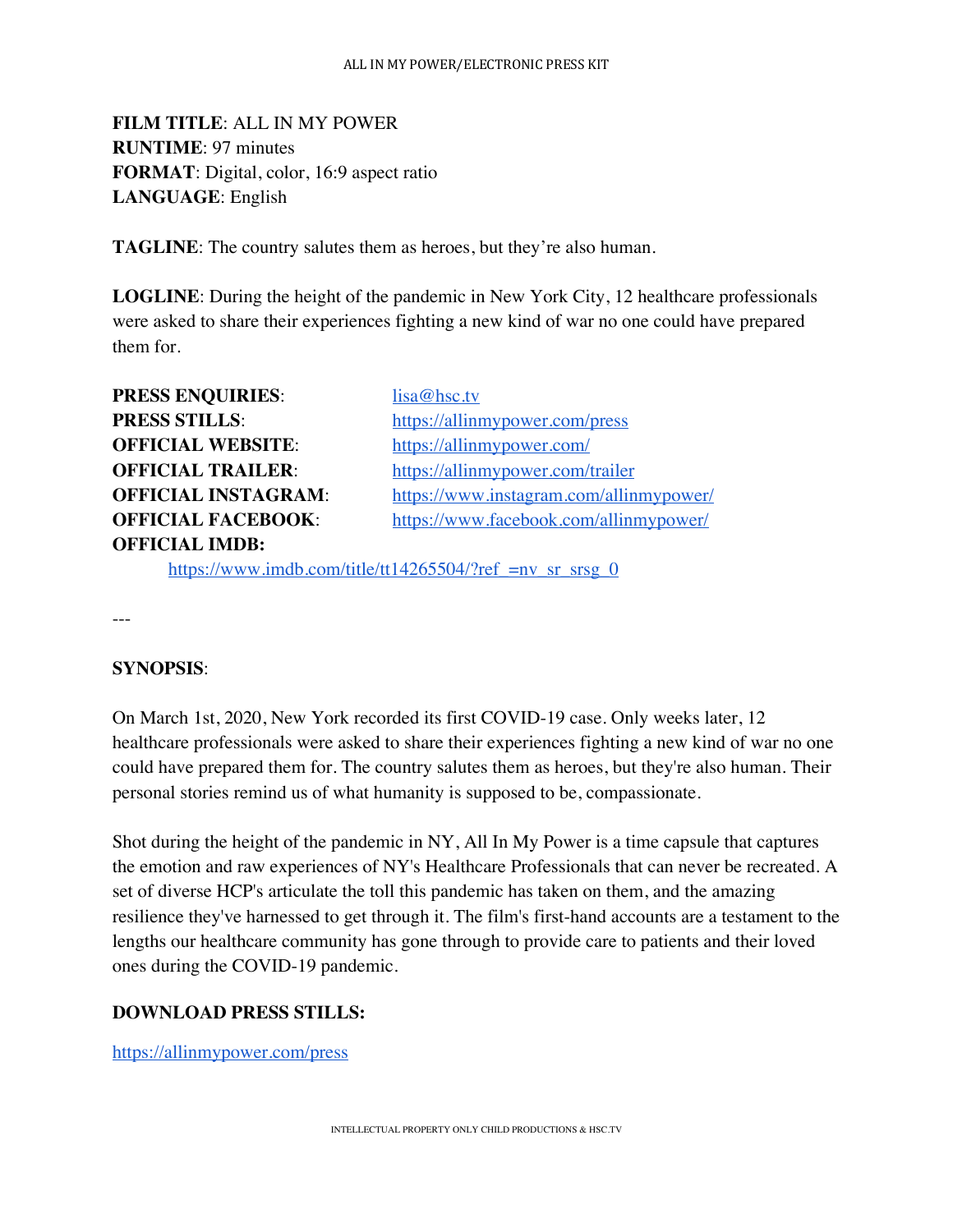### **DIRECTOR'S STATEMENT:**

In March 2020, the world was put on hold, but our healthcare professionals endured a much different experience than most. Being New Yorkers and watching this great state get hit hard by COVID-19 was difficult, but it inspired hsc.tv and I to create something meaningful for the healthcare community and ensure their selflessness would never be forgotten. We interviewed all 12 healthcare professionals in the month of May, just weeks after the first official COVID-19 case in New York, and then spent the following 10 months collaborating to bring this passion project to life. *All In My Power* is entirely self-funded, COVID-19 quarantine measures were adhered to throughout production and post-production, 24+ hours of testimonial interview footage was transcribed, 40+ Terabytes of 4K footage accumulated, a multitude of calls and google hangouts ensued, and in spite of all the obstacles, we created something we're proud of and which we hope makes a difference. This film is dedicated to healthcare professionals everywhere; without them, there's no telling where we'd be today.

### **TITLE INSPIRATION:**

The Florence Nightingale Pledge, which has seen few iterations, dates back to 1893 and it's often read at nursing graduations still to this day. The film's title, *All In My Power*, is a nod to the Nightingale Pledge, recognizing that our healthcare professionals truly did do all that was within their power to fight this virus. Even at times when it wasn't enough, they committed themselves to the cause.

> *"I solemnly pledge myself before God and in the presence of this assembly, to pass my life in purity and to practice my profession faithfully. I will abstain from whatever is deleterious and mischievous, and will not take or knowingly administer any harmful drug. I will do* **all in my power** *to maintain and elevate the standard of my profession, and will hold in confidence all personal matters committed to my keeping and all family affairs coming to my knowledge in the practice of my calling. With loyalty will I endeavor to aid the physician in his work, and devote myself to the welfare of those committed to my care."*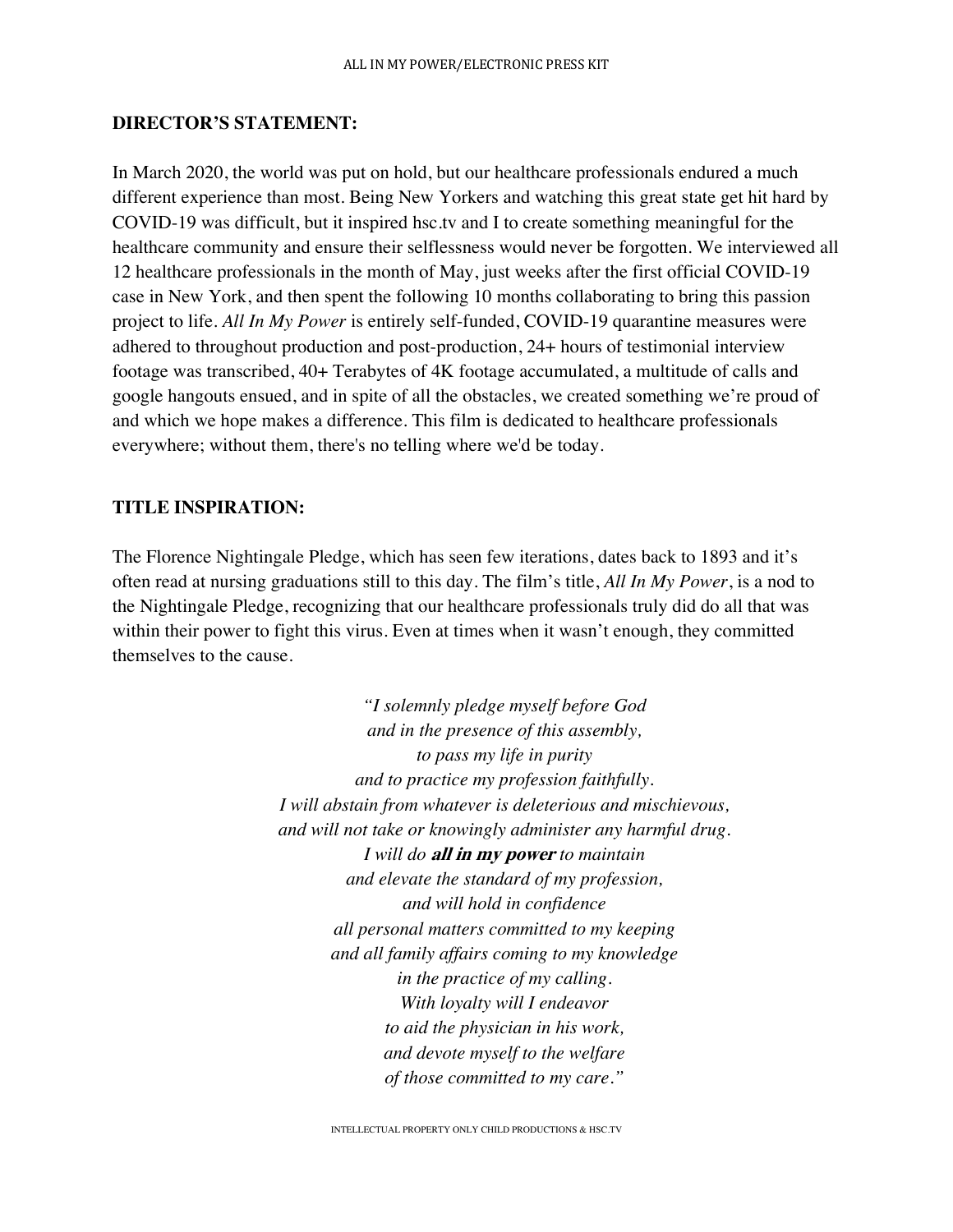# **FILMMAKER'S Q&A - Chandler Clarke:**

# *What was your inspiration for the film?*

In April of 2020, I caught up with Bryan ( DP/Producer) and found out that he and his team were trying to stay busy during the pandemic and were actively capturing imagery of NYC during lock down with their media passes. He, like I, wanted to stay positive and creative during this tough time, so he went so far as to suggest, "If I had any ideas, to share them and we could collaborate…" I immediately suggested capturing visceral testimonials to document Healthcare Professional's experiences during the pandemic. Everything I'd seen on the news felt rushed and unpolished. As an artist, I wanted to create a film that would do our HCPs justice, make them proud and inspire those who watched it. I drew inspiration from History Channel, PBS war documentaries, "post-apocalyptic" narrative films and survivor accounts. A friend and writer, John Westerman, screened the film and compared it to the novel "The Things They Carried" and I'm quite proud of that comparison. The key differentiator with this film relative to many others from the past was its timing; the pandemic had just begun, the plateau had just reached NYC, so their accuracy and emotion would be high. Finding the right balance to the film was a task; while it's serious and powerful, I needed to balance that with inspiring and hopeful. I don't want people leaving the film saying they're sad, but rather that they're inspired by the stories they just heard. After the first two interviews, I believed their answers alone would be great enough to drive an entire film.

# *What was the most difficult part of making the film?*

Making a feature documentary is difficult. Making a feature doc with no budget is difficult. Then add in a pandemic and things can't get much more difficult from a filmmaker's perspective. Besides those large obstacles, there were other more interesting dilemmas we faced, like access. Creatively, how do you create a documentary without access to your subjects? Or to hospitals? I'd developed a few work arounds, but none panned out with the tone of the film (GFX, illustrations, news headlines). Luckily a good friend introduced me to the CEO of Long Island Community Hospital, Rich Margulis - Rich believed in my vision and graciously permitted us to interview a few of their staff members and film b-roll in and around their "clean-ER."Besides that, we encouraged our cast to provide any assets they could share, we convinced them to let us shoot with them for about 1 hour each near their place of work or home, and did a half day shoot at a medical prop house in Yonkers to capture the final b-roll we needed to complete the film. And man, did we use every last frame to cover our film. Just ask our editor. Besides access, there was the issue of convincing HCPs to share their stories with me, a "member of the media industry." I reached out to 30+ Healthcare Professionals and many declined due to job concerns,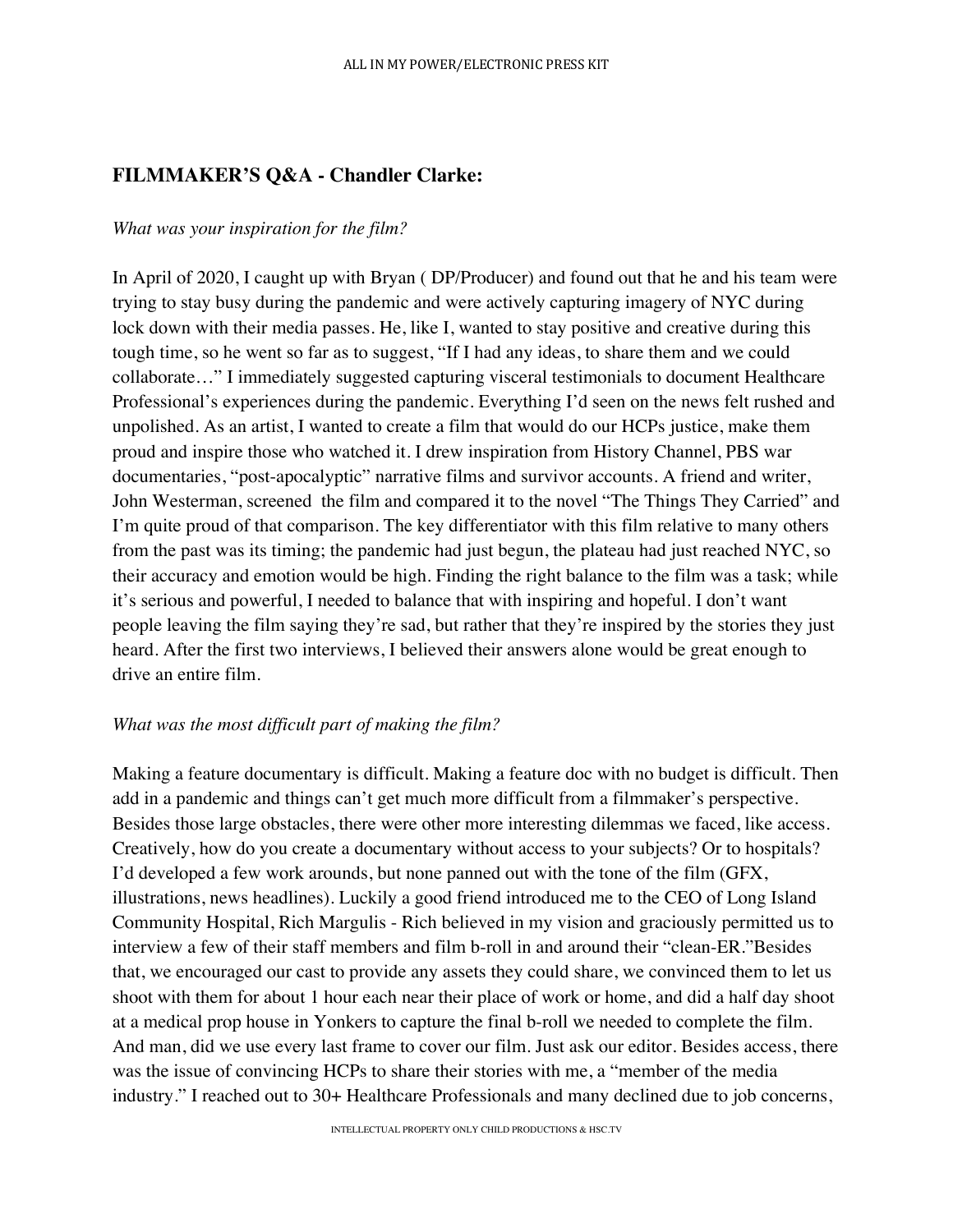PTSD and family responsibilities. With the media inundating our lives every day with updates, blurred frontline footage, and hospitals unsure of how to handle the pandemic it's no surprise that many HCPs were hesitant to sit in front of the camera. So, I leaned into these limitations, and shaped the narrative to be quite micro in scope - it focuses on these 12 HCPs - it doesn't try to be more than it is. Lastly, developing a script from 24+ hours of intimate interview footage is a challenge. The first script I handed off to the post team was quite long (140+ pages) and it made them cringe. My editor, Pier, advised that I'd have to be "ruthless" with my script and cut it down, which wasn't an easy task. After interviewing these amazing people I grew close to them, developing a level of compassion for them, which resulted in me becoming even more passionate about the project and wanting to ensure they were portrayed accurately and fairly.

# *What was your goal for the film?*

There were two goals for the film. First it was to capture what is hopefully a once-in-a-lifetime experience, which we can use as a learning tool for generations to come. Secondly, was to provide a platform for our HCPs to voice their experiences in a way that wasn't via smartphone, but in an approach that provided them the space, solitude and quiet to process their experiences and share them "eye-to-eye" with the world. I found this goal especially important because for these 12 heroes - they would never describe themselves as such, but that's what they are, plain and simple - experiences needed to be shared and I hope that the rest of the HC community appreciates their efforts. I like to think that the 24+ hrs of testimonial footage provided them a brief reprieve or an outlet, like a therapy session, to get their thoughts out of their minds and unload some of that weight they were carrying. I always said, "If I make all 12 cast members proud to be a part of this film, then I've done my job."

# *What do you hope people take away from the film?*

I hope people don't forget the good that the world saw during this devastating time in history. Annabel Schneider (Nurse), said it quite well in the film. "We saw a lot of terrible things, but we also saw a lot of people come together, and we saw goodness". I hope this film reminds the world of our potential for "goodness" - even during times of great distress - we can rise to the occasion and show compassion.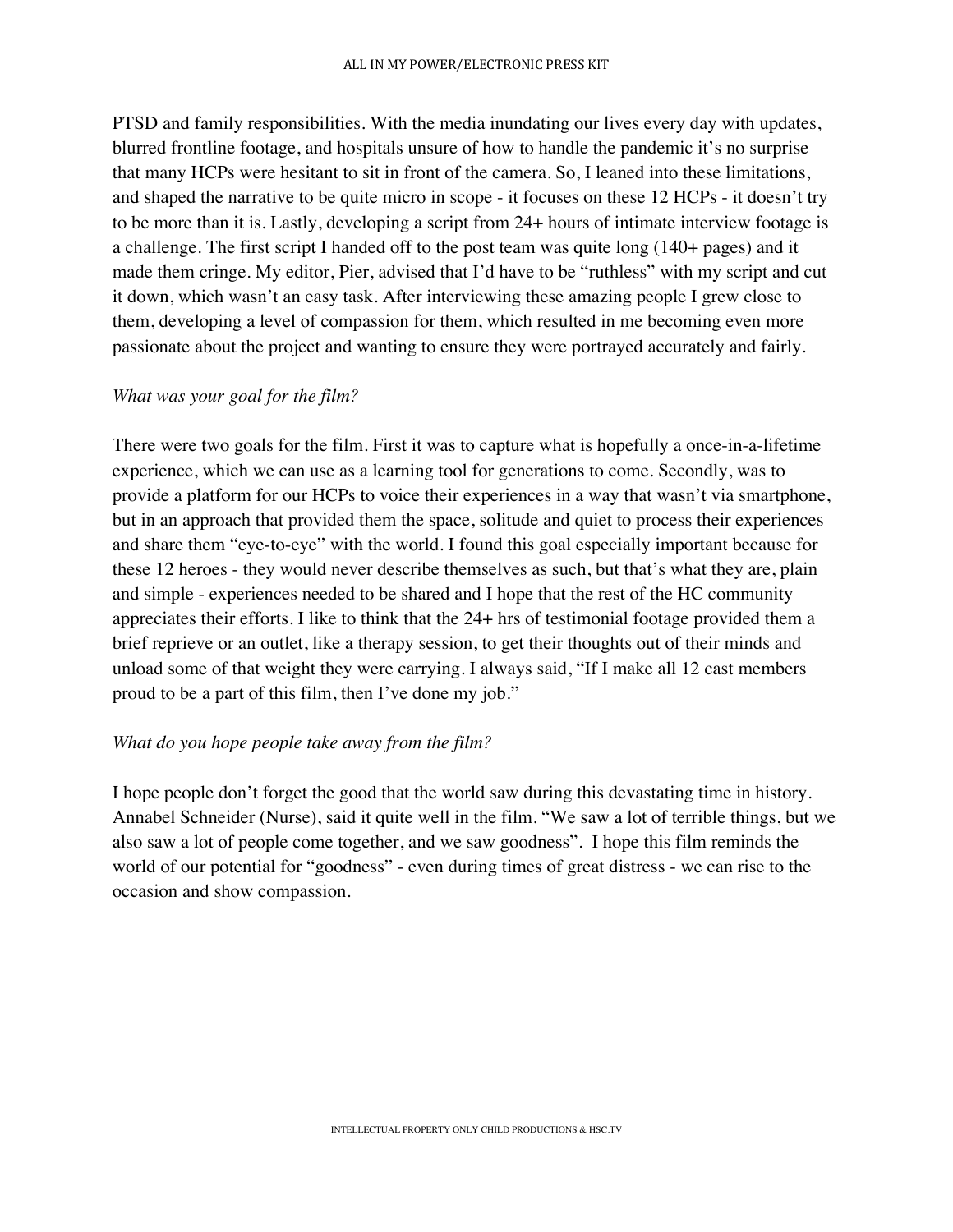# **BIOGRAPHIES:**

### **CHANDLER CLARKE - DIRECTOR/WRITER/PRODUCER BIOGRAPHY:**

Chandler Clarke is an acclaimed filmmaker whose work finds inspiration in the details of his stories. He's created engaging content for the NFL, Red Bull, ESPN, Nike, CBS, Laundry Service, The Player's Tribune, The CW, Merrell, Tough Mudder, Zillow and Old Spice. His work is visceral; designed to inspire while exploring the humanity that drives his subjects. He crafts stories with a uniquely cinematic approach that brings viewers into a world without barriers. Chandler is a graduate of Brown University and recently joined Sebring Revolution as their first rostered director alongside founder, Steven Sebring. All In My Power is Chandler's directorial debut.

### **BRYAN TWZ BROUSSEAU – PRODUCER/DIRECTOR OF PHOTOGRAPHY**

Bryan has been a director, associate producer and cinematographer for numerous documentaries and projects that have gone on to win National Sports Emmy Awards, the Edward R. Murrow Award for Video Feature, and a New York Press Award. These pieces include the opening tease "Dream On: Stories of Boston's Strongest," "The Courage Game," a short documentary about 12-year-old gay lacrosse player Braedon Lange, and "Tragic State," the story of boxer Magomed Abdulsalamov. His most recent Director of Photography projects include, the Emmy nominated "Quiet Storm: The Ron Artest Story" that aired on Showtime, "The Return," an award-winning short documentary about former Pittsburgh Steeler running back and Army veteran Rocky Bleier's return to Vietnam, and the feature documentary "When New York was One: The Yankees, The Mets & The 2000 Subway Series."

# **PIER DE SANCTIS – PRODUCER/EDITOR**

Pier is in charge of hsc.tv's post-production department with over nineteen years of experience in the field. As one of the company's founders, Pier has had to wear many hats over the years, but the most consistent roles he fills are that of Editor, Animator and Creative Director. Pier's work has helped create show packages for History, CNBC, ESPN and ABC. Pier has also worked on corporate and marketing projects with some of the biggest brands in the world such as Coca-Cola, BNP, Jeep and IBM.

### **LISA EDWARD – PRODUCER**

Lisa is a coordinator, production manager and producer with over a decade of experience managing various levels of production exclusively for hsc.tv. She is a two-time Emmy awardwinning Associate Producer on E:60's primetime, hour-long special "Dream On: Stories of Boston's Strongest", dedicated to the first anniversary of the Boston Marathon bombings. Most recently in documentary film, Lisa has contributed her services to the Emmy-nominated, "Quiet Storm: The Ron Artest Story" released by Showtime in 2019 as well as the 2020 releases of "When New York Was One: The Yankees, The Mets & The 2000 Subway Series" on Fox Sports and "My Name is Ada Hegerberg" streaming exclusively in the U.S. on ESPN+.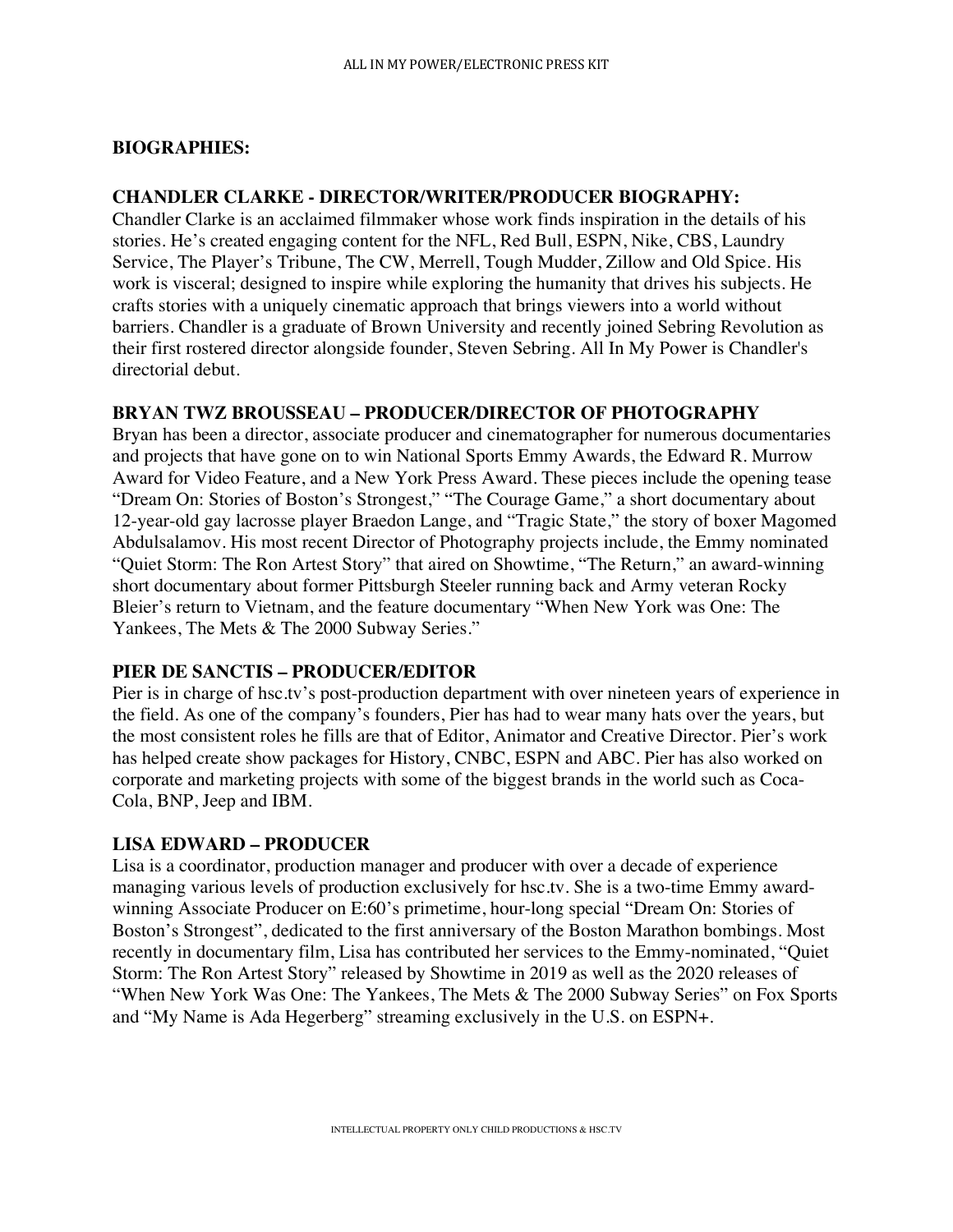### **CREDITS:**

- **Written and Directed by:** Chandler Clarke
- **Executive Producers:** Ryan Bury, James Andrew Felts
- **Producers:** Bryan TwZ Brousseau, Chandler Clarke, Pier de Sanctis, Lisa Edward
- **Director of Photography:** Bryan TwZ Brousseau
- **Editors:** Pier De Sanctis, Bo James Tyler
- **Camera Operators:** Rick Elders, Robert O'Reilly & Justin Stokes
- **Assistant Camera:** Rick Elders, Brian Reilly
- **Sound Recordist:** Rick Elders
- **Production Assistants:** Brian Reilly, Allie Thoms
- **Drone Cinematography:** Xizmo Media
- **Drone Pilots:** Edward Kostakis, Justin Stokes
- **Post Production Services by:** hsc.tv
- **Post Production Supervisor & Assistant Editor:** Joe Anton
- **Colorist:** Rosie Nakamura
- **Graphics:** the Studio, Pier de Sanctis, Autumn Nakamura Neal, Daron Nealis
- **Poster Art:** Daron Nealis
- **Post Production Sound Services by:** STUDIO UNKNOWN, LLC
- **Re-Recording Mixer:** Kevin Hill, CAS
- **Dialogue Editor:** Rich Bussey
- **Sound Effects Editor:** Cazz Cerkez
- **Audio Post Production Coordinators:** Mandisa Henry, Jaime Horrigan
- **Music:** Artlist, The Music Bed
- **Production Manager:** Lisa Edward